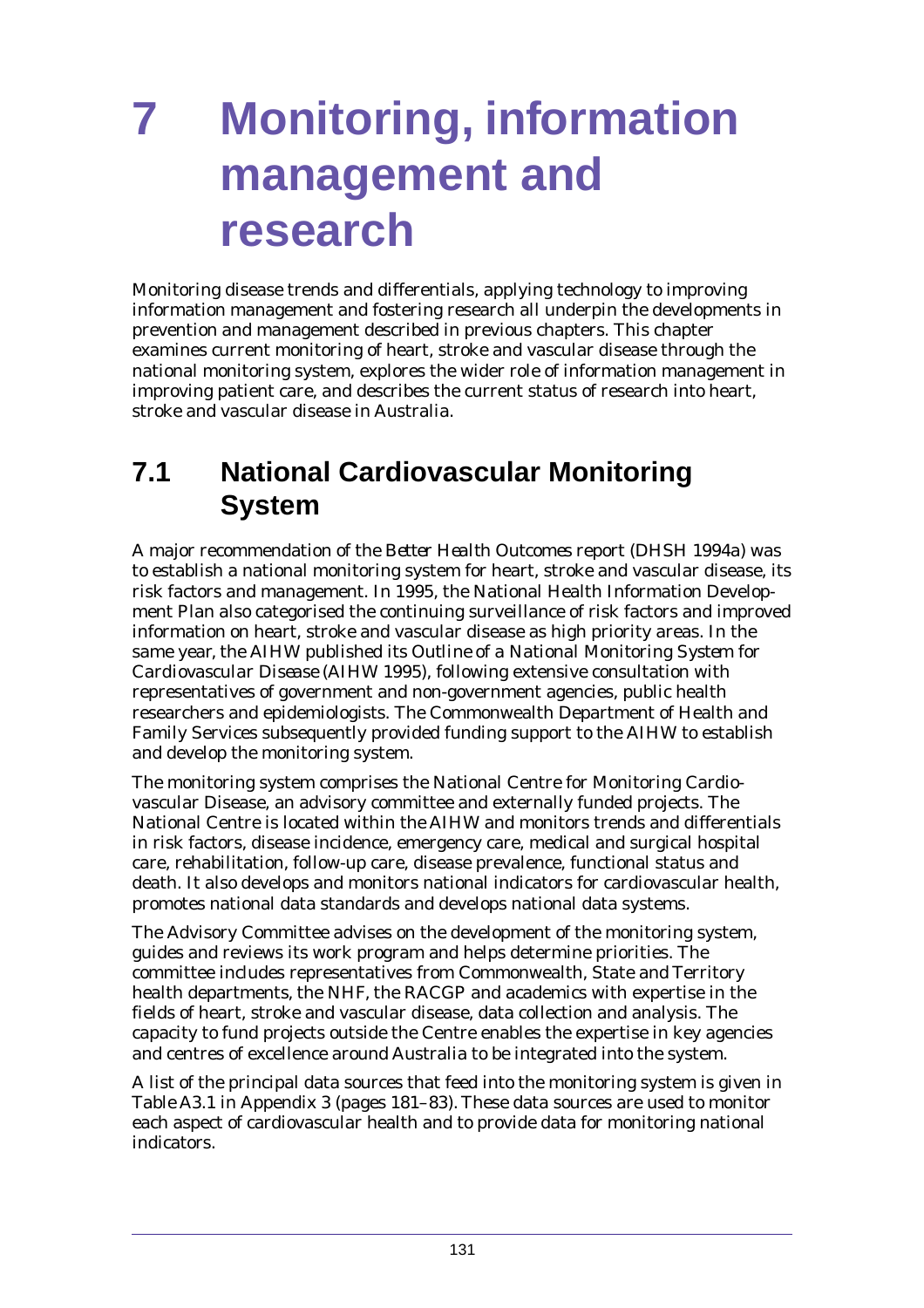# **Activities**

The National Centre for Monitoring Cardiovascular Disease is active in data collection, analysis, development and dissemination, and all its projects have the approval of the AIHW Health Ethics Committee. The Centre works closely with the National Centre for Aboriginal and Torres Strait Islander Statistics on matters of mutual interest, and other government and non-government organisations.

#### **Prevention**

The Centre monitors trends and inequalities in risk factors using national sample survey databases. With the support of the NPHP, the Centre is developing a proposal for a national survey of biomedical risk factors, especially blood indices.

National data standards have been developed for the definition, measurement and analysis of body fatness and smoking for inclusion in the *National Health Data Dictionary*. The process is almost complete for physical inactivity, and will commence shortly for high blood pressure and high total cholesterol (and other lipid risk markers).

A project has been commissioned to develop methods for determining the incidence of heart attack, stroke, unstable angina and heart failure.

#### **Treatment and management**

The Centre is supporting the Australian Resuscitation Council to develop a national ambulance database that will provide data on pre-hospital and emergency care in Australia. It will enable monitoring of national indicators that are not able to be monitored at present (eg the average delay between the onset of chest pain and presentation for emergency care).

A baseline report *Medical Care of Cardiovascular Disease in Australia* (AIHW 1998a) examines the most recent data available on cardiovascular problems and their care. The report covers general practice; hospital separations; the use of cardiovascular diagnostic procedures, surgery and other treatments; benefits paid for cardiovascular medical services; acute coronary care; use of drugs to manage cardiovascular conditions; and costs of acute care.

In collaboration with the NHF, the Centre maintains registers on the national use of cardiac surgery and coronary angioplasty procedures, including indications and acute complications. The Centre produces regular reports based on aggregated data submitted by all relevant hospital units. The scope of these registers may be expanded to include individual patient characteristics and outcomes.

The Centre is involved in discussions with surgeons, cardiologists, the National Heart Foundation and various government organisations about the feasibility of setting up a national patient-based database for cardiovascular procedures. Such a database would make available nationally consistent, risk-adjusted data for monitoring national indicators of quality and outcomes for treatment of heart, stroke and vascular disease, such as cardiac surgery and angioplasty.

The number of new cases and prevalence of acute rheumatic fever and rheumatic heart disease among the Indigenous population in the Top End of the Northern Territory, is being monitored using the register system based in Darwin (see Section 6.1). The register helps medical staff in the delivery of treatment, as well as supplying data on rates of compliance with appropriate treatment and health outcome data on the impact of intervention.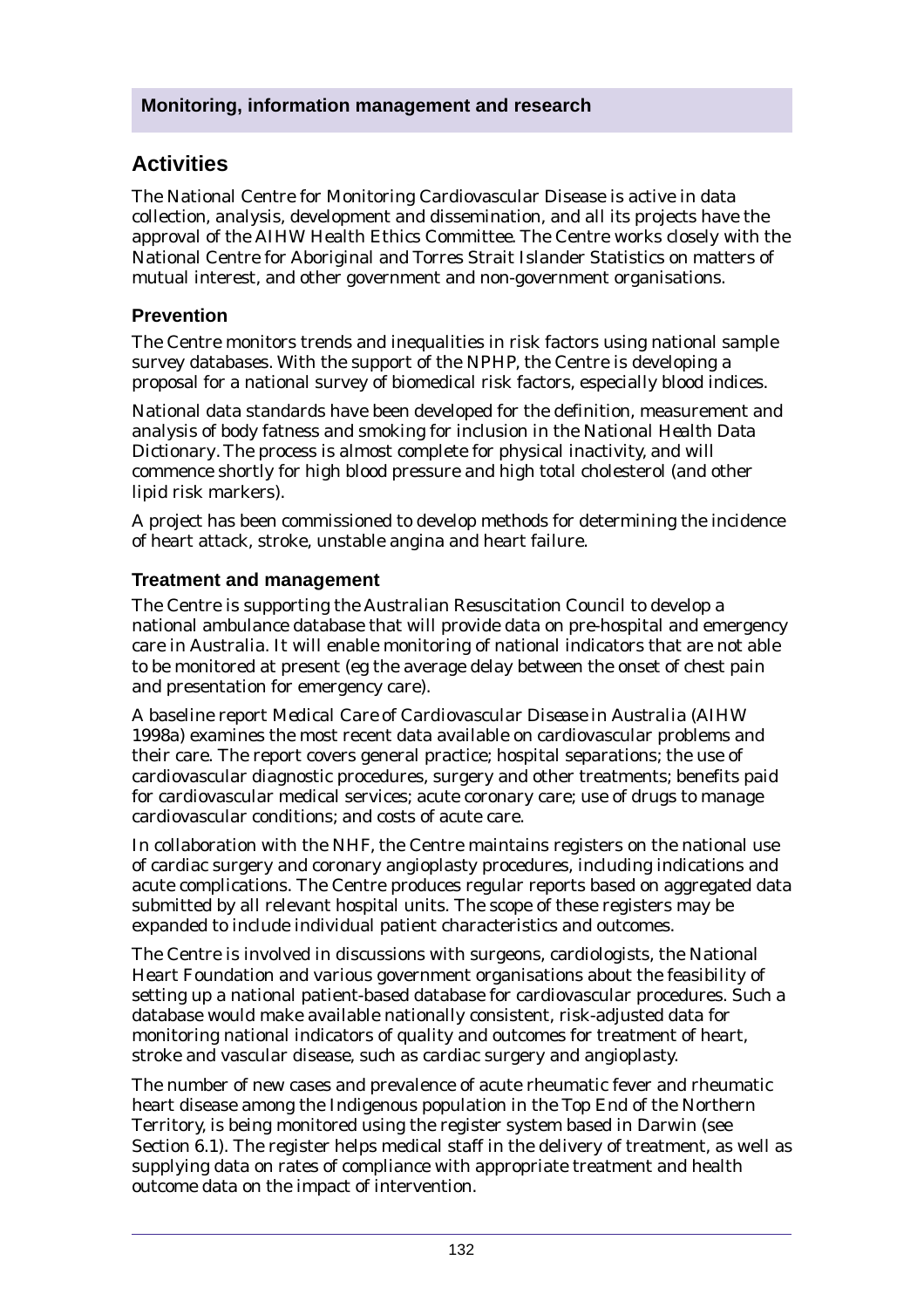#### **Mortality**

Trends and differentials in death rates for all major heart, stroke and vascular diseases are monitored routinely. The report *Surveillance of Cardiovascular Mortality in Australia 1985–1996* (Mathur & Gajanayake 1998) provides a detailed examination of mortality trends and differentials at the national level and for States and Territories, as well as for the Indigenous population, and urban, rural and remote categories.

#### **Disease costs**

The Centre has worked with the AIHW's Disease Costs and Impact Study to produce estimates of the direct economic costs of coronary heart disease, stroke and other cardiovascular diseases, including the cost of care provided by hospitals, nursing homes and medical, pharmaceutical and allied professionals.

#### **Information**

The Centre is involved in the development and monitoring of national indicators for cardiovascular health, and has responsibility for identifying and addressing gaps and deficiencies in data required for monitoring.

The demand for up-to-date information on heart, stroke and vascular disease will be met in part by producing, in hard copy and on the Internet, a bulletin which provides the latest data for each component of heart, stroke and vascular disease, from risk factors through to acute care, follow-up care and mortality.

A user-friendly source of time-series data on cardiovascular health is under development, which can be accessed through the Internet by the public, media and health professionals. The database will include national data for national indicators for heart, stroke and vascular disease, and may be extended to include international data, State and Territory data, and other important subpopulation comparisons.

# **7.2 Information management**

A vast amount of data is collected on the clinical care of patients. However, longterm outcome information is not collected and few data sources are linked. Improvements in collating and providing access to health-related information are likely to result in better patient care. This section examines current approaches to improving information management in Australia, and how these relate to the management of heart, stroke and vascular disease.

The current areas of developments in information management are:

- standardised databases for data collection and management, supported by developments in record linkage and unique patient identifiers;
- exploration of the use of a portable health care card;
- the use of telemedicine for long distance health care and education, and of multimedia for education and training in remote areas; and
- the use of the Internet for medical and lay education about new developments in the treatment and prevention of disease.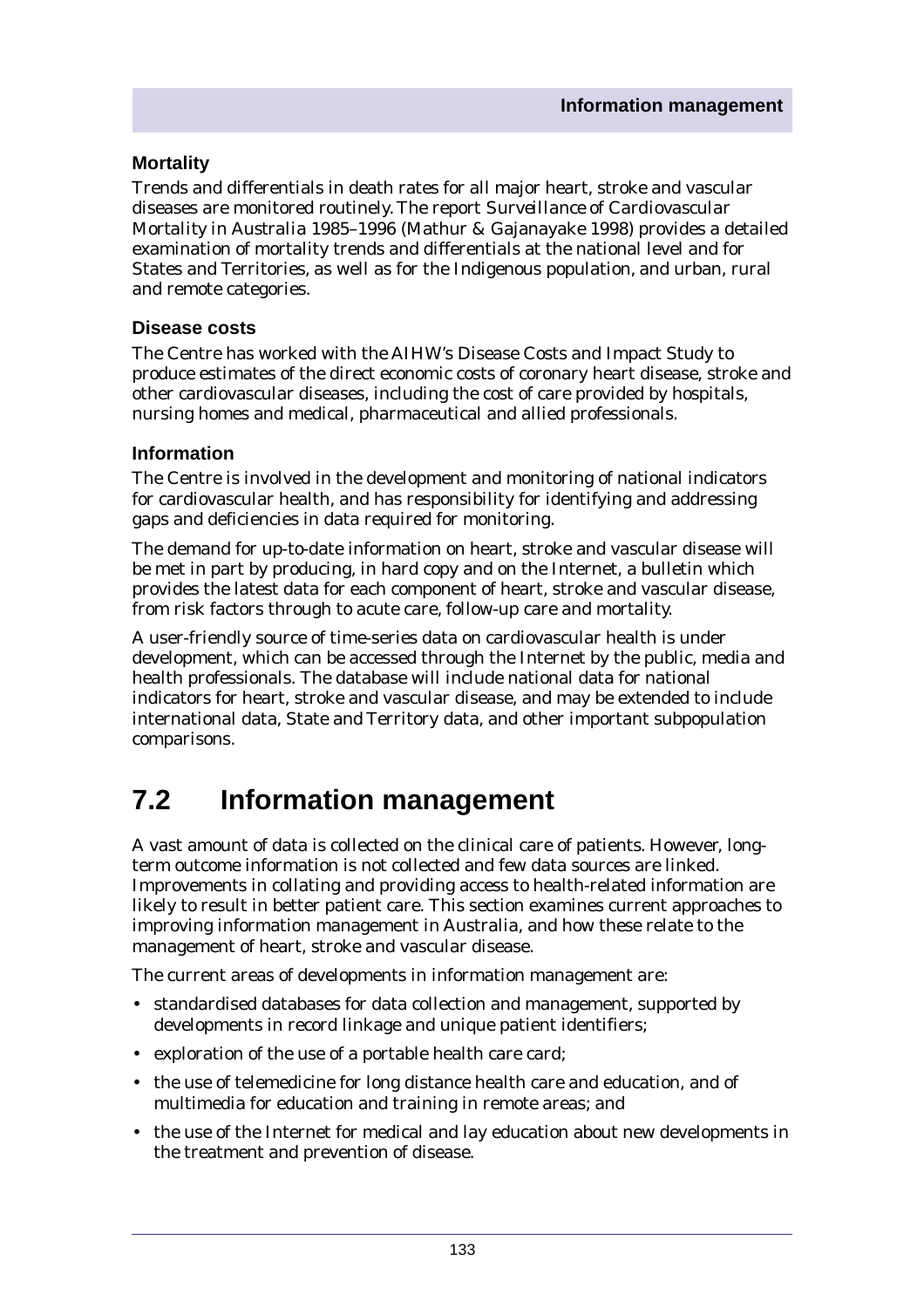Much of this applies to information management in the health system as a whole. However, these issues are important for chronic conditions such as heart, stroke and vascular disease, where patients require long-term attention. Care delivery can occur within a number of settings, by more than one clinician, highlighting the need for standardised databases in general practice and in hospitals, and the systematic linking of records across different parts of the health system.

## **Data collection, management and standards**

There exists a range of activities that aim to improve and standardise collection and management of data within the health system. On a national level, the Acute Care Reform Program is working to establish the necessary standards and other requirements to support the development of compatible clinical information systems and the electronic exchange of health information.

The activities of the Cardiovascular Disease Monitoring Centre were discussed in Section 7.1.

#### **Coding systems and data standards**

Systems of classification used in monitoring various aspects of heart, stroke and vascular disease are the International Classification of Diseases (WHO 1977), the SF-36, the New York Heart Association Classification of heart failure and the ABS classifications of demographic characteristics. Some of these classification systems form part of the *National Health Data Dictionary* (AIHW 1997c) and underpin the National Health Information Model, both of which are tools used to maintain the principles outlined above. Where classifications are not already in place for a particular aspect of monitoring, it is important that National Health Information Management Group principles be adopted so that new systems can be incorporated into the *Data Dictionary* and the Model.

#### **Standardised databases**

A number of standardised databases for heart, stroke and vascular disease already exist overseas. The United States Society of Thoracic Surgeons maintains a database that has set the standard using a nationally accepted dataset and regular reporting. Models to predict mortality risks (and morbidity) are produced annually (www.sts.org/databases/). More recently, the European Cardiac Surgery Registry has been established. The North American Cardiological Societies have also agreed on a dataset and have put into place a system for data collection for invasive cardiological investigations and interventional cardiology (coronary angioplasty).

As discussed in Section 7.1, national databases for cardiovascular procedures (patient based), rheumatic heart disease among the Indigenous population, and pre-hospital emergency care are being investigated or developed.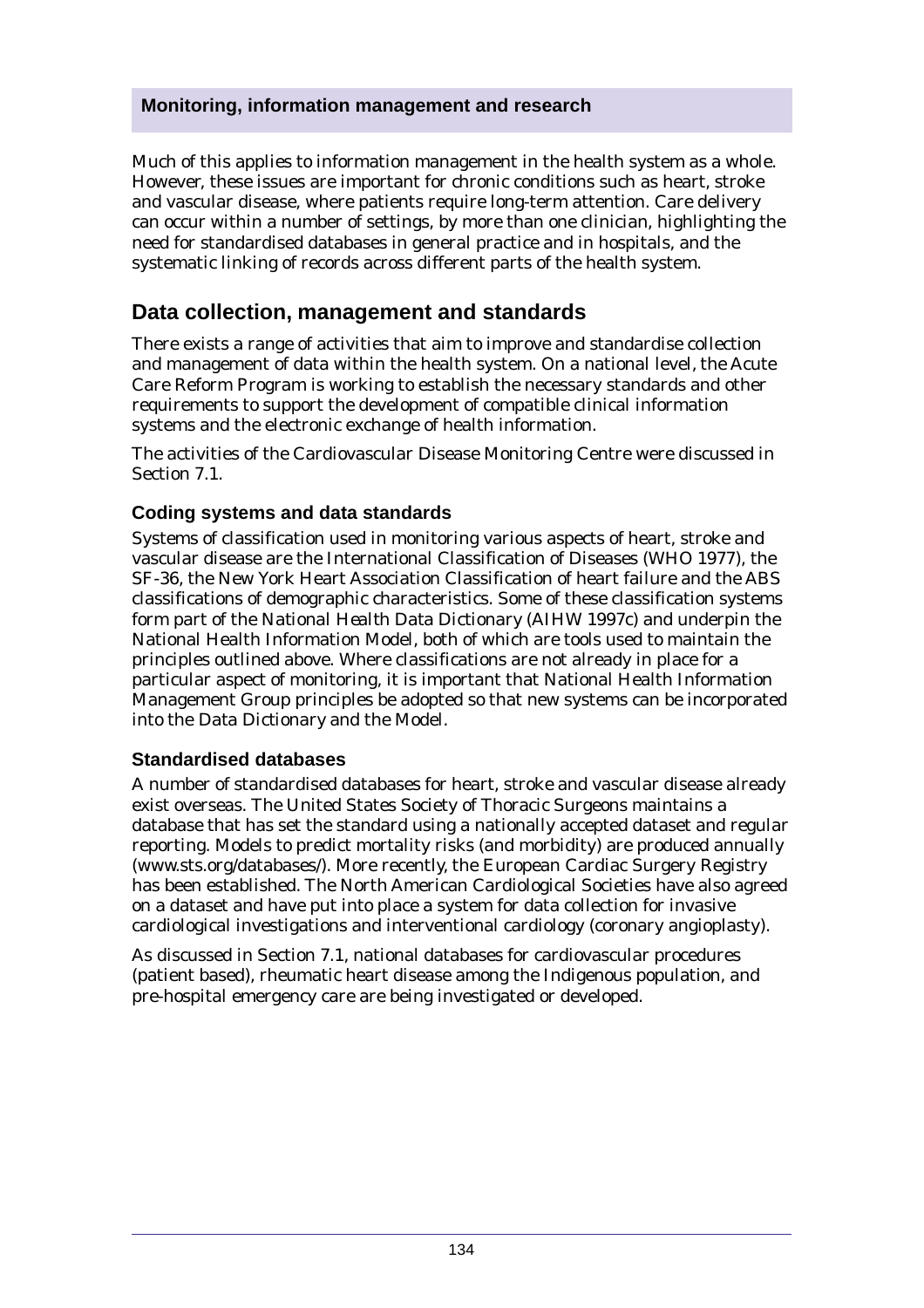#### **Record linkage**

Health records in different databases can be linked through one or more identifiers. A system of record linkage between health databases would have a number of advantages to the health system, including:

- improving delivery of health care through appropriate allocation of resources, with planning based on levels of activity in various areas; and
- assisting patients, especially those with chronic conditions who are treated in a variety of settings, by enabling clinical data to be either linked, or recorded centrally and used from remote sites when necessary.

Clinical record linkage, where management of patients is involved, requires exact matching of data capable of identifying individuals, but in general the statistical analysis of results does not. Access to identifying information is necessary only for the few people doing the actual linkage and not for those doing analysis and research on the linked data.

Unique patient identifiers would greatly facilitate the development of record linkages and a national system for management of data. However, issues of privacy and security must be explored first and satisfactory safeguards found. Issues of unique patient identifiers and record linkage are being considered both nationally and within States and Territories.

- On a national level, the AIHW is conducting a National Health Record Linkage Project, to undertake developmental work for providing access to a range of health databases including the MBS and PBS, establish the technical feasibility of record linkage between these databases and define and implement demonstration linkage projects to show the value of this work.
- In New South Wales, there is a State-wide data linkage system in progress, which will allow sharing of information between inpatient, outpatient, emergency and community services. This will involve development of a unique patient identifier, requiring legislative support as well as overseeing by ethical committees, and discussions with consumer groups.
- In Victoria, a Client Index database integrates two or more systems, using a probabilistic linkage tool. It is mainly used for monitoring outcomes for future purchasing, but there is interest from hospitals for applying linkage across health care networks, especially for patients with chronic diseases who are high users of medical resources.
- In Queensland, there is a corporate data system for patient demographics. Several health districts are exploring ways to link records using existing systems. There is a State working group to oversee this area, with the aim of developing a unique patient identifier.
- In South Australia, the Open Architecture Clinical Information System is in use as a pilot system in the renal departments of four major teaching hospitals. The system collects patient data for all patients at these hospitals from the hospital computer systems. An automated patient record linkage process occurs as patient data is received, using patient demographics. Patient records from each hospital are automatically matched against all other patient records and when a match is found the records are linked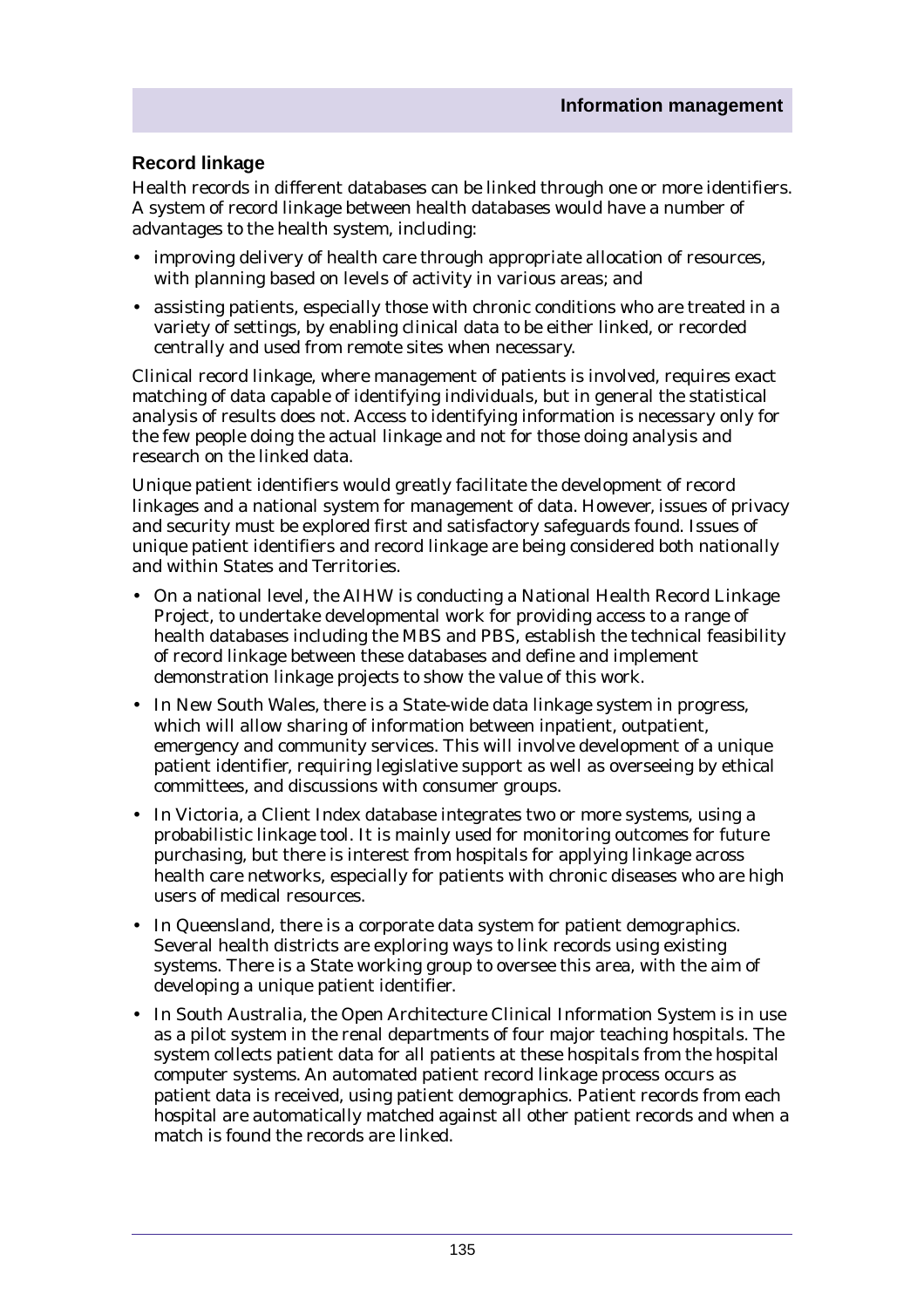- The Health Department of Western Australia and the Department of Public Health at the University of Western Australia are collaborating on a data linkage project that involves establishing linkages between most health databases in the State, including morbidity and birth and death records. The episode identifiers developed by the project are now being incorporated into a number of the databases. Acceptance of the system is increasing steadily as the linkage studies are extremely valuable for planning and resource allocation. The dataset will be expanded to include greater detail of coronary angioplasty, including the number of stents implanted and patient outcome.<sup>9</sup>
- In the Northern Territory, a system of record linkage covering acute inpatient care and community health is being developed.
- The Australian Capital Territory is in the process of developing a unique patient identifier.

It will be crucial to the success of standardised data systems that the Commonwealth, States and Territories work together in the development of consistent systems of record linkage and data standards. The formation and acceptance of a small group to act as 'honest brokers' in dealing with information capable of identifying individuals is vital to the success of any attempt to link together health data from a variety of sources. On a national level, in the first instance, such a group could be positioned within an institution such as the AIHW.

#### **Electronic medical records**

The health sector is lagging behind many other sectors in the use of electronic medical records. Although accounting information is computerised, patient records generally are not, either in hospitals or private practices. The current impediments to the uptake of the use of electronic medical records include the slow uptake of computers in general practice, the lack of technical infrastructure to provide a secure virtual network for communication and a lack of national standards. Electronic medical records would improve care of patients as they are more easily read, allow ready exchange of patient information (eg to improve continuity of care), facilitate more complete record keeping and prompt clinicians to provide treatment in accordance with evidence-based guidelines by providing conditionspecific checklists of options for diagnosis and treatment.

These issues are particularly important for management of heart, stroke and vascular disease because of its prevalence in the population (so that suboptimal medical care can affect many people). Continuity of care and exchange of information between providers are important. There are also acute emergencies when rapid access to accurate information about the patient is vital.

Adoption of electronic patient records throughout the health care system requires unique patient identifiers to ensure that records relate to the correct person and that information from different sources is correctly linked, user-friendly software that is consistent with optimal patient care, and dedication of resources to the transition from paper to computerised records. This in turn would require development work on unique patient identifiers (dealing with the issues of confidentiality and security), development and testing of software and implementation of electronic record systems where possible.

<sup>9</sup> More information about the Western Australian experience can be found on the Internet, at http:// www.publichealth.uwa.edu.au/hsr/index.htm.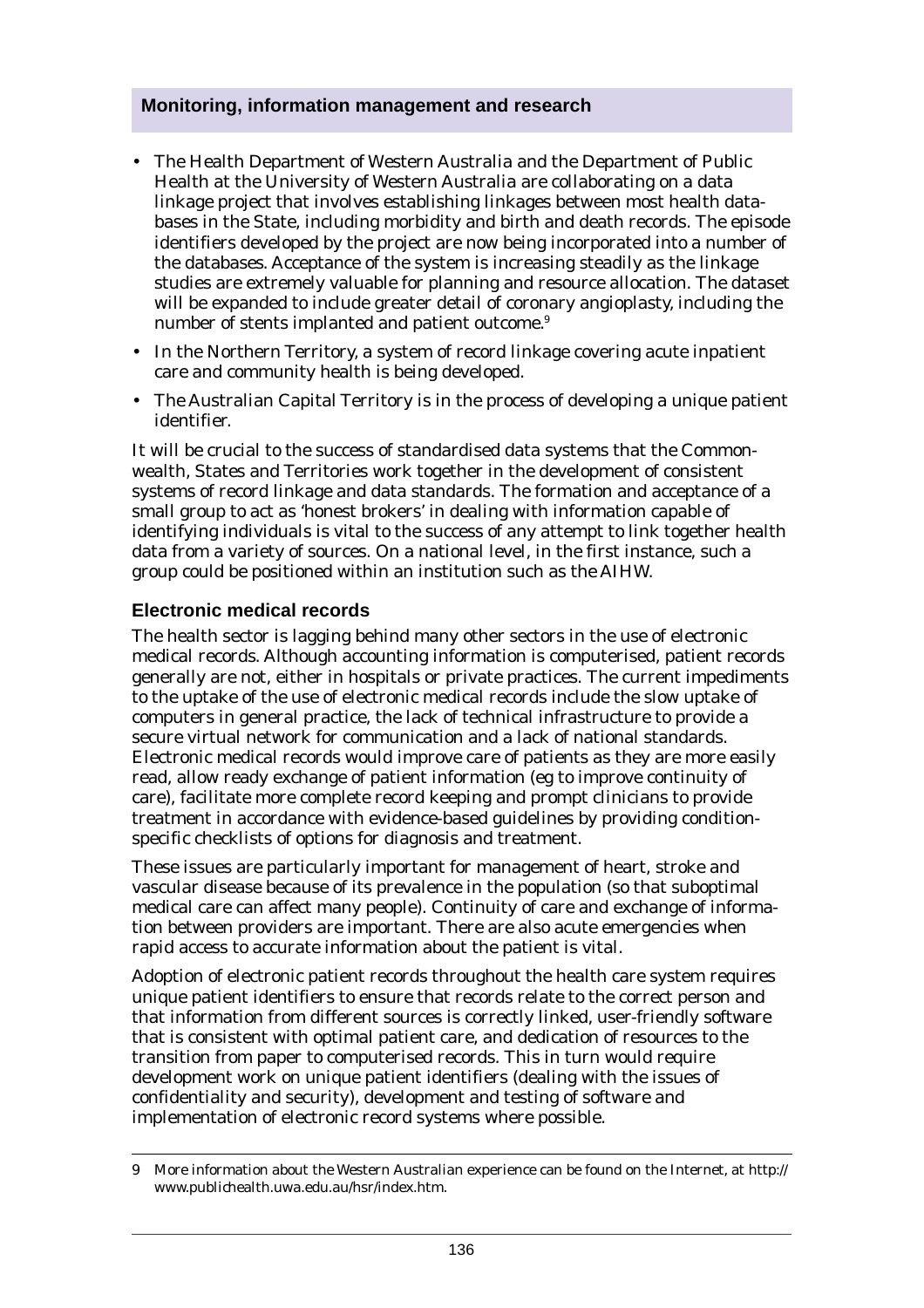#### **Information management in general practice**

There is not yet available a widely accepted electronic record system to manage information within general practice. Only about 10 per cent of practices in Australia currently use computers for record keeping, research or providing access to information (compared with 30 per cent in New Zealand and 90 per cent in the United Kingdom). Since 1991, the United Kingdom Government has contributed hardware, software and 70 per cent of the salary for a Practice Manager to ensure that records are successfully entered into a database and maintained. An initial step towards full computerisation in Australia could be taken through the Practice Improvement Section. Such a system might provide closer links with the MBS and PBS, and enable monitoring of side effects and even compliance.

#### **Health care cards**

Once a system of linkage of fundamental data is established, the concept of unique patient identifiers and electronic medical records could be extended into health care cards, which would be patient-held electronic medical records. The report into health information management and telemedicine by the House of Representatives Standing Committee on Family and Community Affairs (1997) found that such cards would provide a more effective means of exchanging information and would address unreliability and fragmentation of health information and management of data. An Information Technology and Telecommunications Committee is being established to further the recommendations of this report. However, as with unique patient identifiers and record linkage, there are important issues of privacy and security to be addressed before any such system could be considered.

Heart, stroke and vascular disease in Australia would be an appropriate field in which to test such a system due to the magnitude of the problem and the variety of settings of care involved, as well as the wide geographic spread of the population.

In Victoria, 'smartcards' are being trialed as part of the Coordinated Care Trial of the Southern Health Care Network. This trial is piloting a model for delivery of services and funding for people with complex and chronic health needs, and is testing the appropriateness of patient-held cards in gathering data on events and sharing information across health care settings and services.

#### **Telemedicine/telehealth**

Telemedicine or telehealth uses the Telecom Integrated Services Digital Network (ISDN) to transfer audio, video or graphic data. Over the last decade, the technology of videoconferencing has been used for rural and remote areas with limited or no access to specialised health services. Such projects also aim to address the problem of professional isolation felt by clinicians working in these areas. Professional education is another use of the technology, with telemedicine being used in a number of areas to teach and supervise registrars and medical students in rural placements.

Telemedicine is still in the developmental stage in Australia, with a total of 250 sites providing videoconferencing facilities. In the cardiovascular area, a telemedicine system set up by Concord Repatriation Hospital in Sydney provides high quality ECG transmissions via cellular telephone.

The National Rural Health Alliance has strongly supported proposals that Telstra's community obligations be upgraded to include data transfer services such as facsimile, email and Internet to rural and remote populations, thereby improving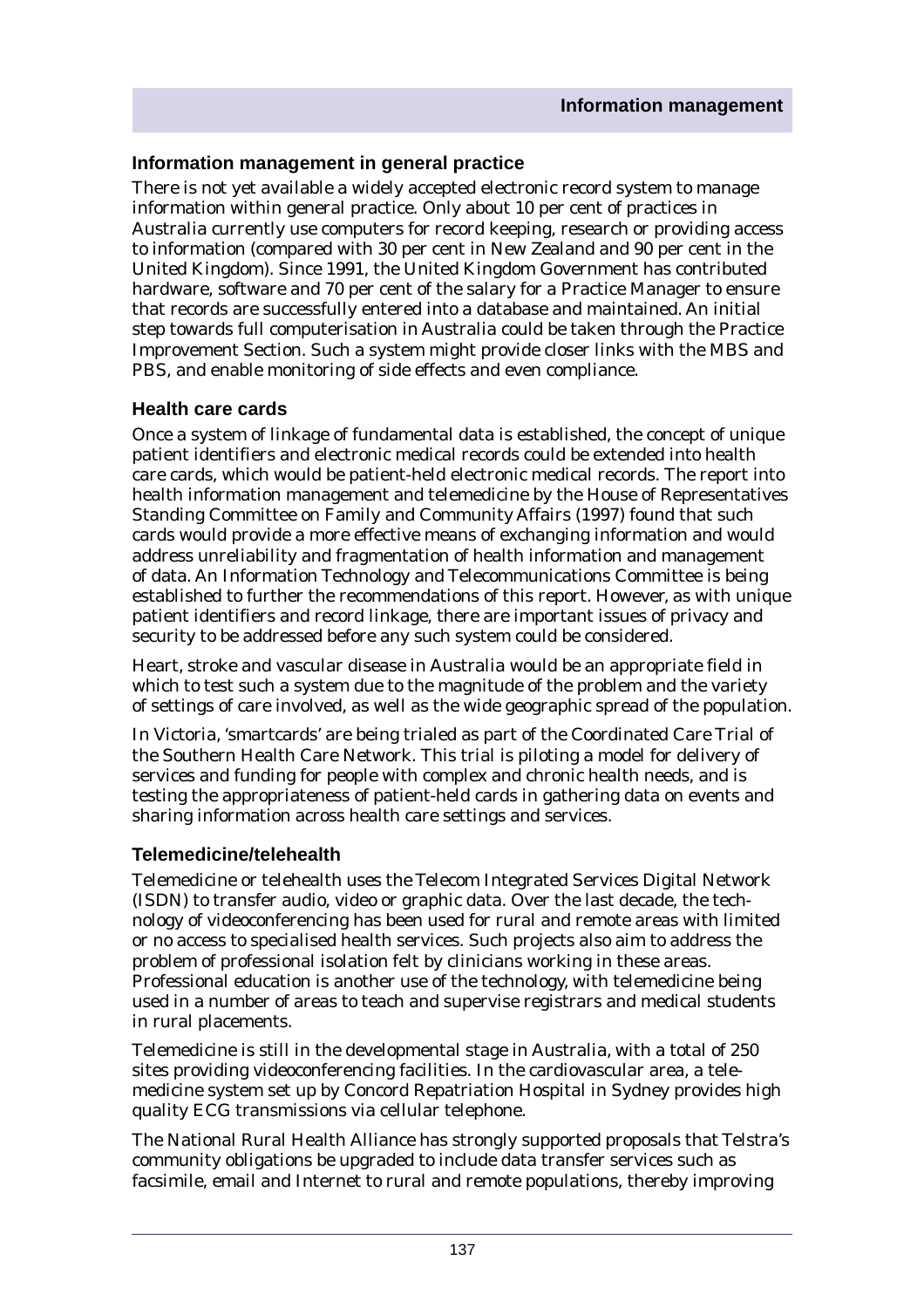access to health information in these areas. A pilot study in progress in the Australian Capital Territory will connect 250 homes to a network that will include general telephone services as well as pay TV and high speed Internet and through which video services can be utilised. The network has the band width necessary to support improved telecommunications services including telemedicine initiatives.

#### **Multimedia**

An important use of multimedia is in distance education, especially in rural and remote areas. In particular, there is a need for:

- support for the development of medical multimedia laboratories with advice from appropriate areas to produce suitable training material; and
- training materials specific for use with Indigenous Australians which are localised to individual groups within the Indigenous population.

#### **Other developments in distance education**

Most distance education is still print based but there are developments in a number of areas that are likely to have a significant impact in the future. The Internet is a cost-effective mode of sharing information which is being used increasingly by health professionals and the public. Internet sites are widely used for delivering information about the treatment and prevention of disease. In a number of areas, the Internet is now being used more systematically in medical and non-medical distance education.

The use of high-band-width satellite communication for interactive medical education is well established in Australia. This has been funded in part by industry, with some Commonwealth support. Other countries such as Israel with its GILAT system, have extended the capabilities with lectures being beamed into subscribers' homes.

# **7.3 Research**

Specific strategies for improving cardiovascular health should be underpinned by evidence based on appropriate research. Australia has international standing for its biomedical research, the area of heart, stroke and vascular disease being at the forefront of these achievements. It has also been recognised that significant research has been undertaken linking social environment issues to health status. This research contributes to the evidence base on heart, stroke and vascular disease. This section examines the current approach to research funding in Australia and considers how research could be better used to improve cardiovascular health.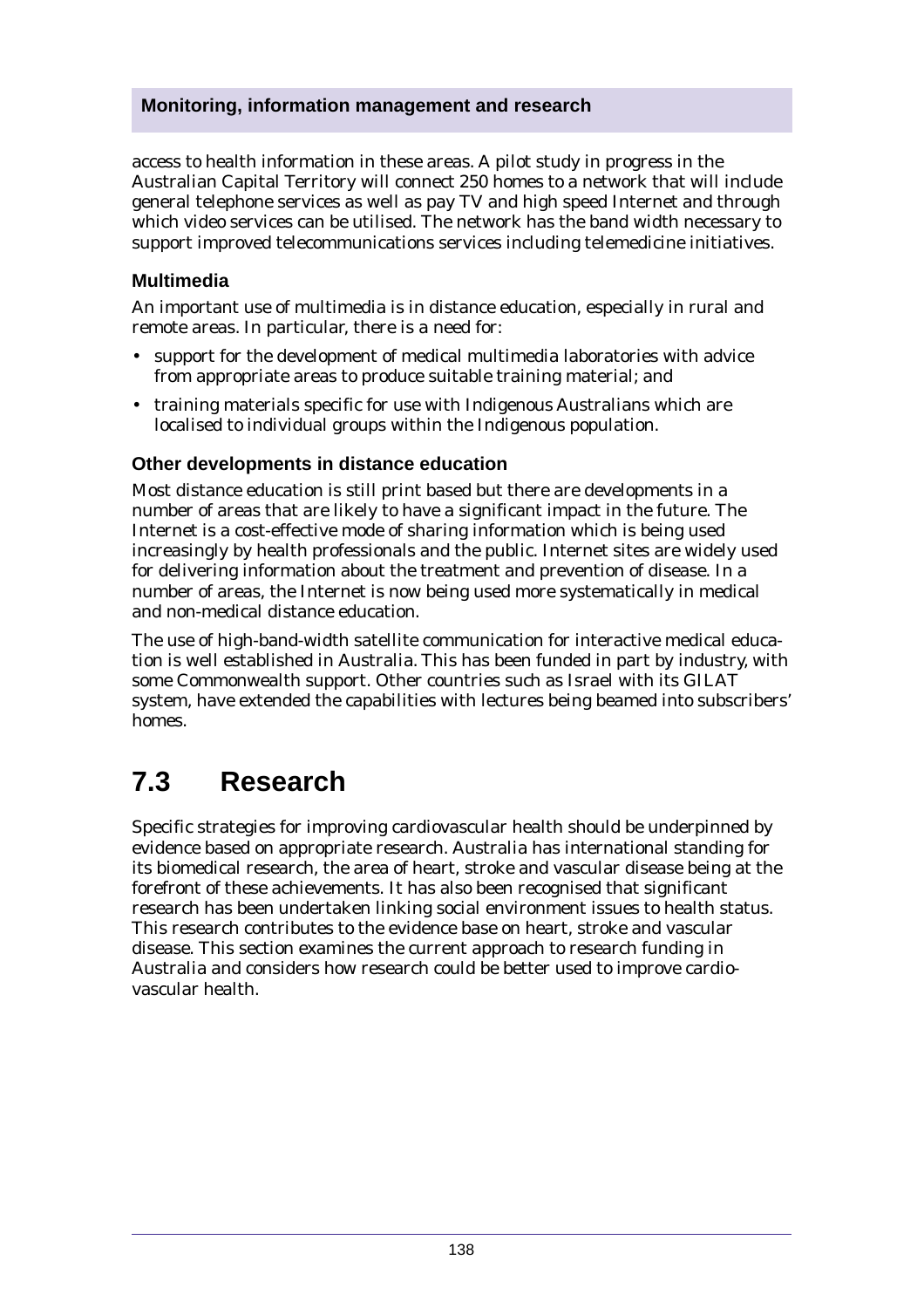# **Overall research funding**

The ABS Research and Experimental Development Survey recorded \$45 million expenditure on research into heart, stroke and vascular disease in Australia in 1994–95. The Commonwealth Government and State and Territory Governments provided 46 per cent of this funding (see Figure 7.1). Research into heart, stroke and vascular disease represented 11 per cent of total clinical research. Expenditure for research into heart, stroke and vascular disease was also recorded in other ABS categories, such as preventive medicine research, nutrition research, general public health research and pharmaceutical research.



#### **Figure 7.1: Sources of funding for clinical research into heart, stroke and vascular disease in Australia, 1994–95**

# **National Health and Medical Research Council**

The NHMRC consolidates the often independent functions of research funding and developing advice within a single organisation. Applications for research funding are accepted from all research areas and all disciplines, from biomedical research to clinical, health services and public health research.

Currently, approximately 19 per cent (\$30.1 million) of government funding allocated through the NHMRC goes directly to research into heart, stroke and vascular disease (see Table 7.1). This includes 314 grants for specific projects and block grants for cardiovascular research at the Baker Medical Research Institute and the Howard Florey Institute for Experimental Physiology and Medicine.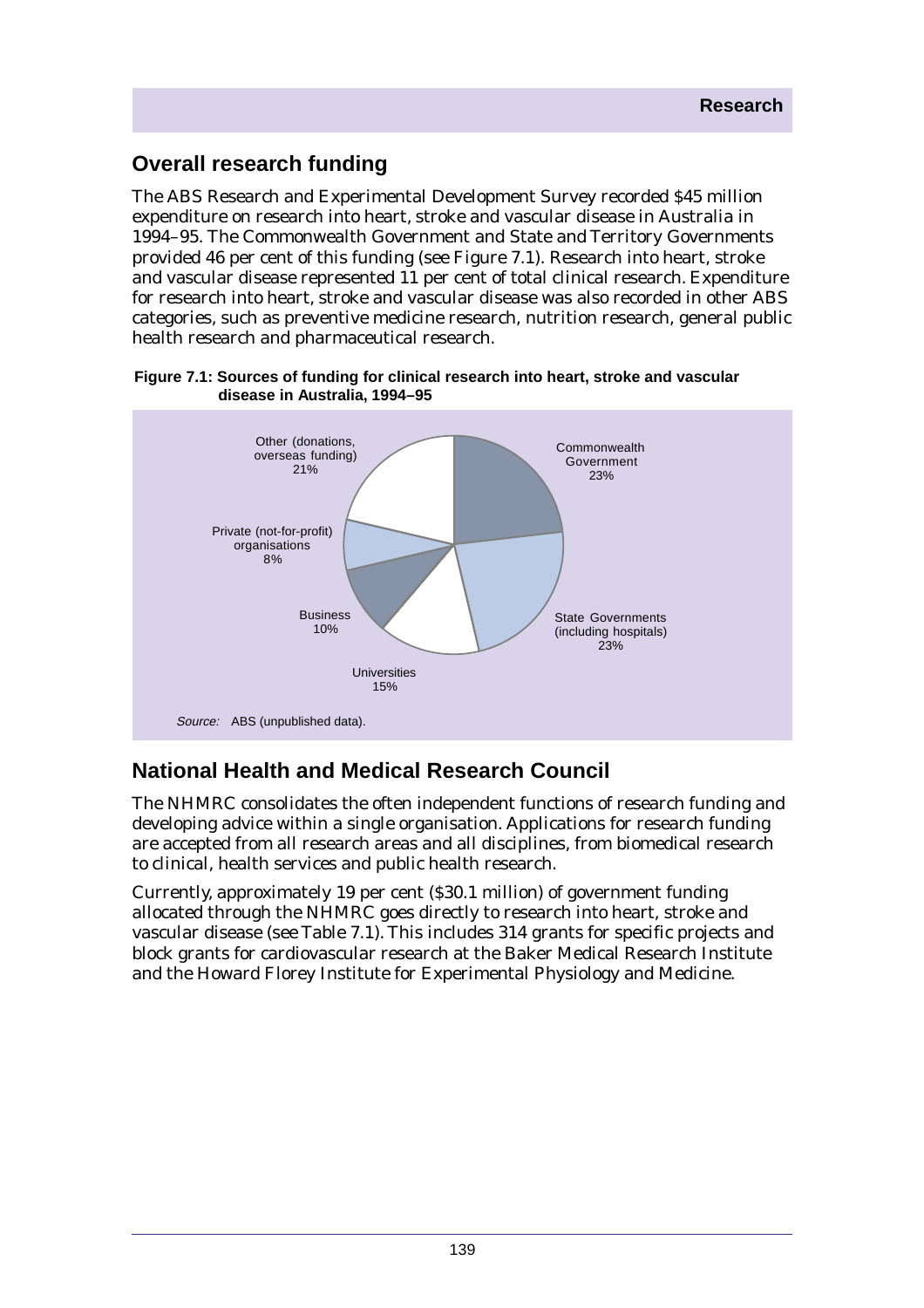|      | <b>Injury</b> |               | <b>Mental health</b> |      | Cardiovascular |      | <b>Cancer</b> |      |      | <b>Diabetes</b> |        |
|------|---------------|---------------|----------------------|------|----------------|------|---------------|------|------|-----------------|--------|
| Year | \$m           | $\frac{0}{0}$ | \$m                  | $\%$ | \$m            | %    | \$m           | %    | \$m  | $\frac{0}{0}$   | \$m    |
| 1995 | 2.00          | 1.5           | 17.89                | 13.6 | 24.86          | 19.0 | 13.74         | 10.5 | 3.06 | 2.3             | 131.15 |
| 1996 | 2.37          | 1.5           | 10.69                | 14.3 | 26.73          | 18.4 | 16.13         | 11.1 | 3.07 | 2.1             | 145.20 |
| 1997 | 2.35          | 1.6           | 22.95                | 15.2 | 29.70          | 19.7 | 17.57         | 11.7 | 3.61 | 2.4             | 150.75 |
| 1998 | 4.08          | 2.6           | 25.40                | 16.4 | 30.10          | 19.4 | 21.60         | 13.9 | 4.20 | 2.7             | 154.70 |

#### **Table 7.1: NHMRC funding for research in NHPAs — actual expenditure and percentage of total expenditure**

Note: These figures are based on NHMRC and RADGAC funding and also include pro-rata expenditure estimates of relevant research done in NHMRC-funded research institutes where appropriate.

Source: Office of NHMRC.

Research for stroke continues to be relatively poorly funded (Stroke Australia Taskforce 1997). Although stroke only attracted about 1 per cent of NHMRC funding as a category, the percentage of successful applicants was as high as for other groups. This suggests that more investigators need to be attracted into this area if progress is to be made (Stroke Australia Taskforce 1997).

## **Non-government research**

A number of non-government organisations provide significant support for cardiovascular research in Australia, primarily using public funds. Relatively 'specific' cardiovascular research institutes include the Baker Medical Research Institute, Victor Chang Research Institute, Howard Florey Institute (largely endocrinology) and the Heart Research Institute, Sydney. These institutions have international reputations for their work.

The *National Heart Foundation* primarily supports investigator-driven basic biomedical research, largely on a project grant-in-aid basis. Research that supports and complements the NHF's strategic directions includes clinical research, public health, epidemiological and behavioural research, with particular emphasis on working with socio-economically disadvantaged and Indigenous populations in developing effective interventions to improve health in their communities. The NHF also fosters the development of young cardiovascular health professionals through research fellowships, scholarships and travel grants for undergraduates, graduates and recent postgraduates. The total amount of project funding from the NHF in 1998 was approximately \$5.8 million.

An example of the quality of local clinical research was the Long Term Intervention with Pravastatin in Ischaemic Disease (LIPID) trial, a large-scale study conducted under the auspices of the NHF with industry funding (described in Chapter 4). The study is considered the most substantial body of data concerning the benefits of cholesterol lowering in patients with established coronary heart disease, and should influence and improve medical practice throughout the world.

The LIPID trial was conducted by a management committee and investigators independent of the sponsor (Bristol Myers Squibb) and coordinated by the NHMRC's Clinical Trials Centre located at the University of Sydney. It was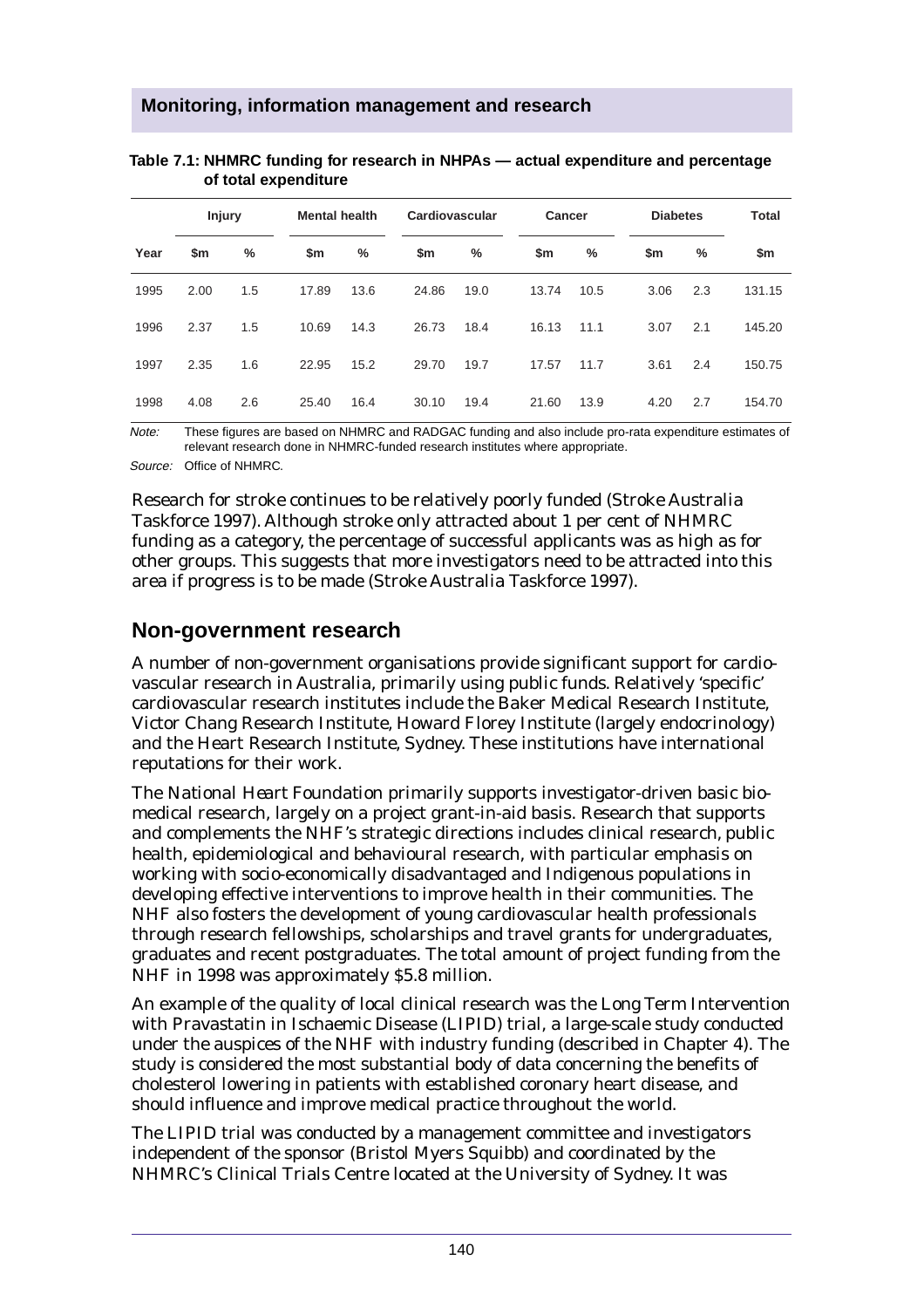Australia's largest clinical trial, with a budget now in excess of \$30 million, and highlights the opportunity of attracting substantial industry funding from multinational companies to support clinical research endeavours.

The *Stroke Society of Australasia* is a professional organisation with medical, nursing and allied health professional members. The Society provides a forum for issues relating to the practical management and research into stroke through its annual scientific meeting and its subcommittee, the Acute Stroke Trials Network. The Society collaborates with the National Stroke Foundation and its research arm, the National Stroke Research Institute (NSRI), to foster stroke research in basic and clinical areas.

The majority of research grants from the *National Stroke Foundation* are allocated to the following categories — epidemiological studies, neuro-imaging studies and clinical trials of therapy and a small proportion to behavioural and social research.

The *National Stroke Research Institute* is located at the Austin and Repatriation Medical Centre in Melbourne. The research program ranges from basic sciences, neuro-imaging, clinical trials through to epidemiology. The NSRI is in the process of establishing a network of collaborating centres in Australia, the first of which is at the Royal Melbourne Hospital.

The *Cardiac Society of Australia and New Zealand* provides one-year research scholarships to full-time students who are members of the Society. The aim is to support members who wish to pursue a career in cardiovascular research.

The *High Blood Pressure Research Council of Australia* provides a forum for discussion and dissemination of information on research into blood pressure and related diseases. The Council, through the Foundation for High Blood Pressure Research, has provided Fellowships for Australian and international researchers and is actively involved in Australia-wide trials involving blood pressure. For example, the Australian National Blood Pressure Trial-2 (ANBP-2), described below, is coordinated through the Executive of the Council.

The *Brain Foundation* provides funding grants for research into stroke on a Stateby-State basis. Allocation of grants follows guidelines established by the Foundation's governing body in each State and is overseen by a scientific advisory board.

# **Private industry partnerships**

As illustrated in Figure 7.1, 10 per cent of clinical research into heart, stroke and vascular disease in 1994–95 was funded through business. The LIPID trial, described above, was conducted under the auspices of the NHF with funding from Bristol Myers Squibb.

The ANBP-2 study is another important example of a new funding partnership. It is jointly funded by the pharmaceutical industry (Merck, Sharp and Dohme Aust Pty Ltd) and the Commonwealth through provision of drug treatment via the PBS system, subsidies for patient visits to general practitioners under the MBS and NHMRC support for data monitoring. ANBP-2 is a major clinical trial investigating the effectiveness of an ACE inhibitor compared with diuretic-based treatment in the prevention of cardiovascular morbidity and mortality in older hypertensive subjects. ANBP-2 constitutes a paradigm for future funding of important largescale trials of pharmacological therapies which might be demonstrated to be costeffective.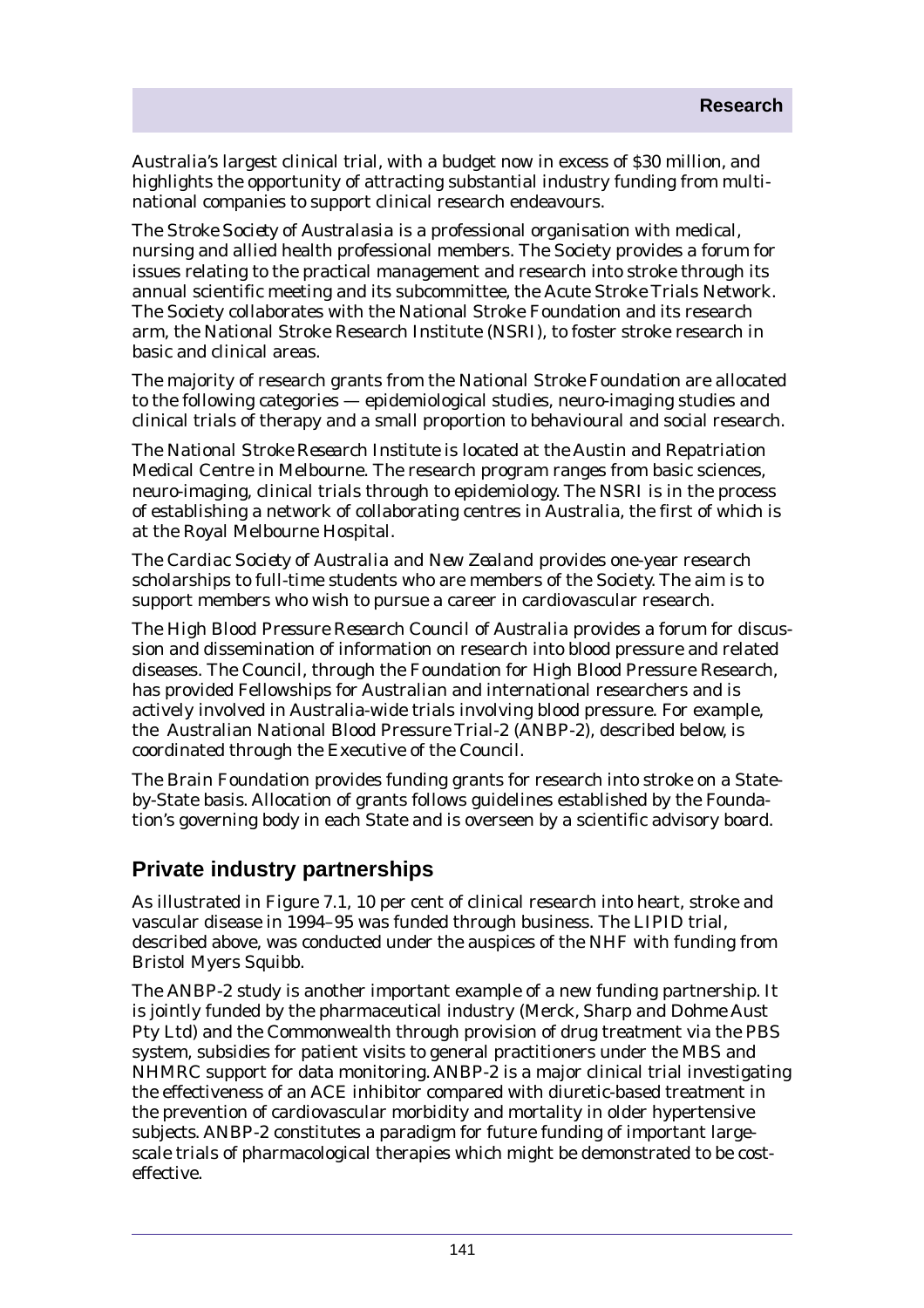PROGRESS is a multicentre international study jointly funded by industry (Servier Laboratories), the NHMRC and the Health Research Council of New Zealand. The study is investigating the effect of lowering of blood pressure in preventing secondary stroke in normotensive and hypertensive patients who have had a stroke (Bousser et al 1996).

The LIPID trial, ANBP-2 and PROGRESS provide models for indirect support of large-scale trials that address important clinical questions.

## **Issues for research into heart, stroke and vascular disease**

Funding dedicated to ongoing or new research programs by non-government organisations is unpredictable, because it is reliant on community donations to relevant organisations or, in the case of the Cardiac Society of Australia and New Zealand, surplus funds from attendance at their Annual Scientific meeting.

In practical terms, the limited extent of funding is reflected in the fact that the major organisations that assess grants for cardiovascular research (NHMRC and NHF) can now provide funding for only approximately 25 per cent of applications despite the ranking of most as worthy of funding.

Most research is supported on a project grant-in-aid basis. A major deficiency of this process is that often project grants are incompletely funded and there may be insufficient support for infrastructure costs. In many cases, salaries for biomedical research workers are also substantially below their counterparts in other research fields including clinicians with similar background training. Investment in research can achieve substantial long-term gains and infrastructure support and salary levels must be addressed to support appropriate levels of research endeavour.

## **Possible directions for research into heart, stroke and vascular disease**

Basic and applied research, in areas such as those highlighted below, is critical to the prevention and treatment of heart, stroke and vascular disease.

- *Basic research.* Research is required into genotypic abnormalities predisposing to disease; molecular and cellular mechanisms leading to disease; and factors that transform stable disease into acute processes (ie heart attack and stroke).
- *Other risk factors for heart, stroke and vascular disease.* Research is required to explain the significant proportion of heart, stroke and vascular disease that cannot be explained by known risk factors.
- *Clinical research to improve outcomes in patients with established heart, stroke or vascular disease, or to retard or prevent its development in 'at-risk' individuals.* Well structured clinical trials, evaluating effectiveness of innovative approaches to reducing mortality and morbidity in patients with established disease, should result in improved management programs and lower long-term morbidity.
- *Behavioural research.* Inadequate attention has been paid to behavioural aspects (and their possible modification) relating to lifestyle factors including compliance.